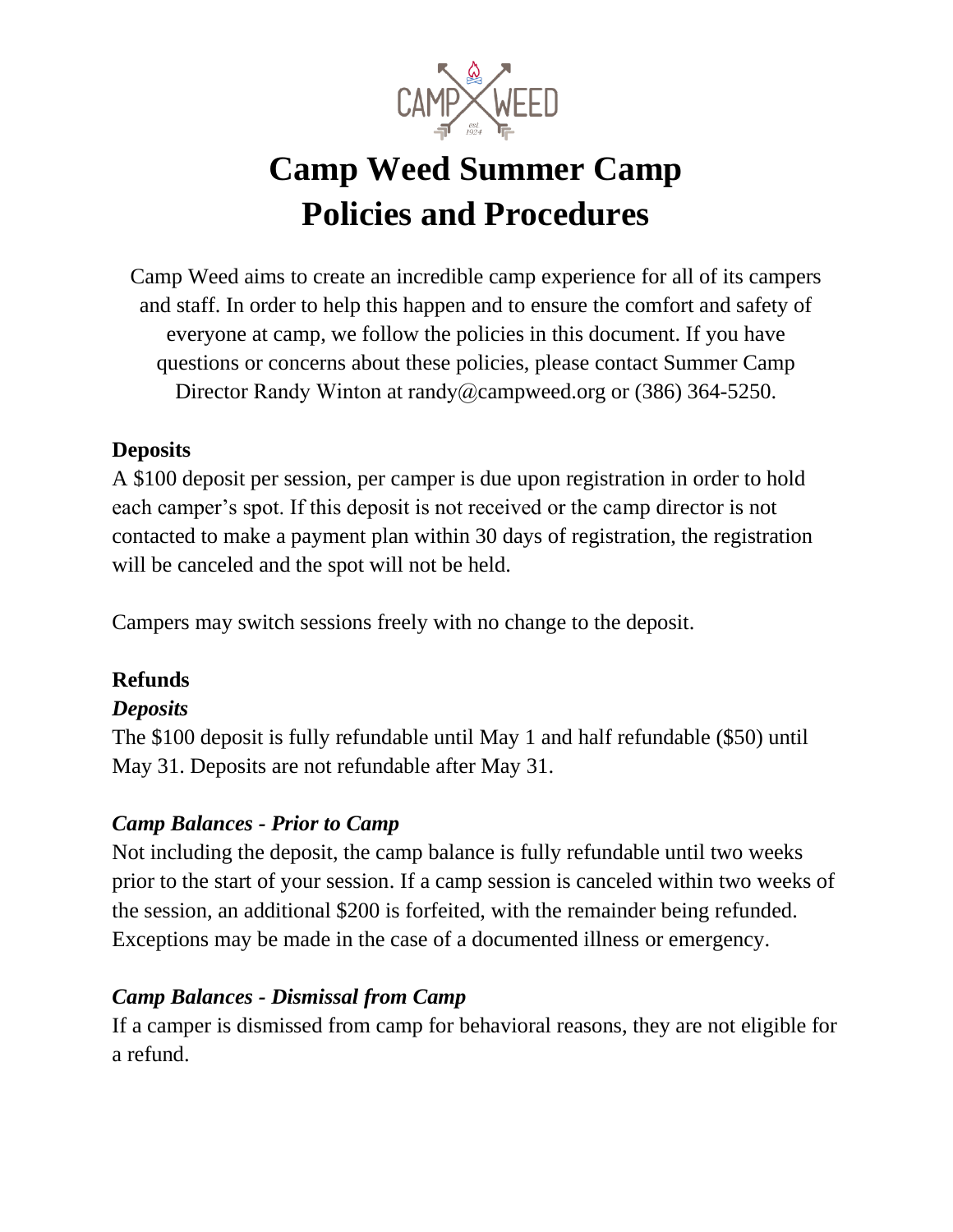

If a camper is dismissed from camp for documented medical or emergency reasons, we will make every effort to reschedule them for another session later in the summer. If a camper cannot be rescheduled, we will refund \$90 per remaining day of camp.

# **Waitlist**

When a session is full, parents/guardians will have the opportunity to put their camper on the waitlist through CampBrain. Generally, campers will be placed on the waitlist on a first come, first serve basis. However, campers who absolutely cannot attend a different week of camp due to scheduling conflicts or who want to attend multiple weeks of camp back-to-back will be given priority.

# **Required Forms**

The following forms (available online through CampBrain) must be completed prior to the start of a camper's session:

- Camper Information
- Pickup Authorization
- Camper Pick-Up
- Medical Form
	- For the health and safety of your child, it is essential that we have a complete medical history and all information pertaining to allergies, medications, etc. This provides our nurses with the required authority for administering medications and treating the camper.
- Physical Form (document upload)
	- **In addition to the online forms, campers must be examined by a physician within one year of attending camp. A physician must update and sign any physical form annually and it must be uploaded in your registration.**
	- We strongly recommend that you ask your doctor about administering appropriate tetanus and other inoculations with the physical examination.

**No child will be admitted to Camp Weed without completing these required forms.**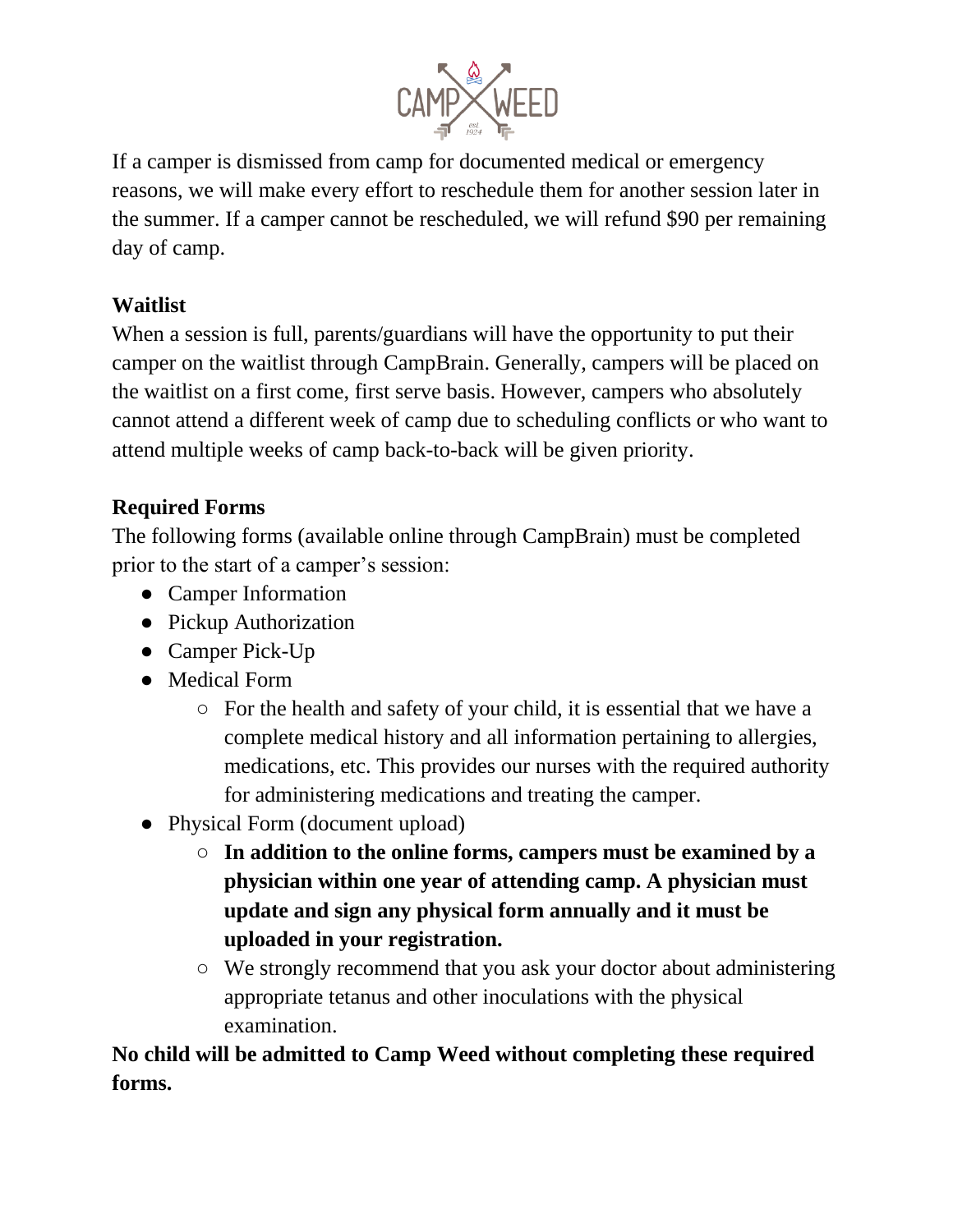

#### **Balances**

All camp balances are due prior to the start of a camper's session. If the balance is not paid or the camp director has not been contacted, the spot will be released and offered to a camper on the waitlist.

#### **Cabin Requests**

We will do our best to accommodate up to two cabin requests per camper. Sometimes, we see large chains of requests that create a large group in one cabin. We will not honor cabin requests which create groups larger than half the cabin. For our full sessions, this is eight or more. For other sessions (or if we have to reduce camper numbers to 50% capacity), it may be as low as six or more.

#### **Medical Treatment**

#### *Serious Accident or Illness*

If your child has a serious accident or illness, requires medical treatment by a physician, or requires more than 24 hours of confinement in the infirmary, you will be notified as soon as possible. The services of a physician and pediatrician are available at Shands Live Oak Regional Medical Center (8 miles from camp) as well as Lake City Medical Center (16 miles from camp). We will make the necessary travel arrangements and implement follow-up care in our infirmary at no additional cost. However, medical expenses incurred (doctor, hospital, prescription, etc.) are your responsibility. Please be sure to provide your insurance information and a copy of your current insurance cards in your medical history form.

#### *Over-the-Counter (OTC) Medications*

We stock medications such as Tylenol, Benadryl, Chloroseptic, etc. You do not need to send these to camp with your child. We will dispense these medications as needed.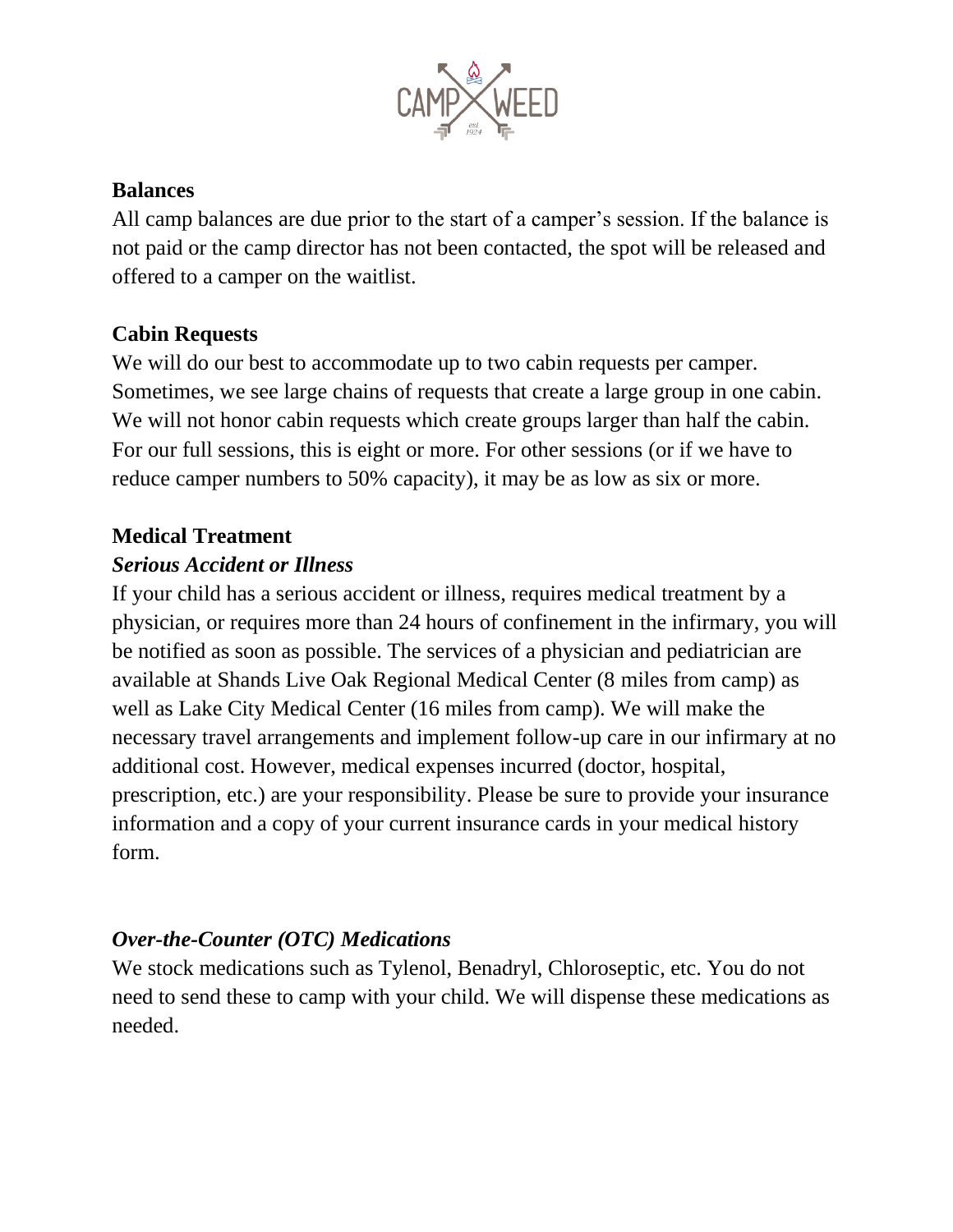

No medicines other than Epi-Pens and inhalers are allowed in the cabin. Everything else should be turned into the nurse to be held in the infirmary (this includes vitamins such as melatonin).

## *Prescription Medications*

All prescription medications should be noted on your medical form. This form can be updated any time prior to camp through CampBrain.

Medication should be brought to camp in the original container with only the number of pills needed for the duration of camp. This bottle should be handed to the camp nurse or their designee. If for any reason we need more medicine, we will call you as soon as possible.

No medicines other than Epi-Pens and inhalers are allowed in the cabin. Everything else should be turned into the nurse to be held in the infirmary.

#### *Illness at Camp*

If a child becomes ill while at camp, with a fever of 100.3 or more or has at least two symptoms of COVID-19 (listed below), they will be isolated immediately, and the parents/guardians will be called for the child to be picked up.

COVID-19 symptoms:

- Cough
- Chills
- Nasal congestion or runny nose
- Sore throat
- Muscle or body aches/headache
- New loss of taste or smell
- Shortness of breath or difficulty breathing
- Diarrhea/nausea or vomiting

If a camper sent home because of COVID-like symptoms, they will have the option to attend another session later in the summer, so long as the child has a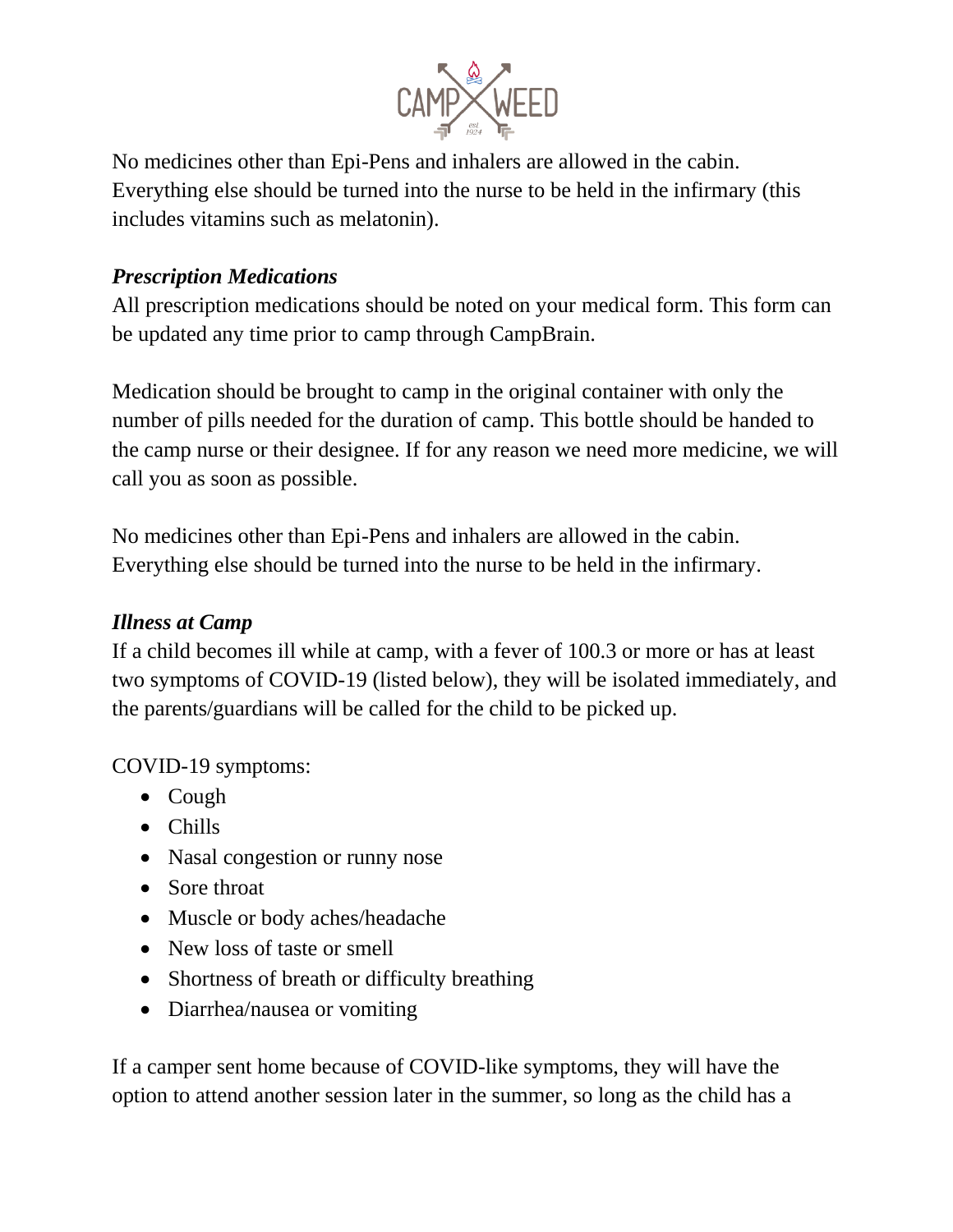

negative COVID test and been symptom free for at least 10 days prior to the start of the new session.

There are, of course, other explanations for the above symptoms, but we are taking every precaution possible to help keep all our campers and staff safe. A child who cannot comfortably participate in camp activities and could possibly compromise the health and safety of other campers, should be kept home/will be sent home. Other signs or symptoms which require exclusion include, but are not limited to:

- Symptoms and signs of possible severe illness (such as unusual lethargy, irritability, persistent crying, wheezing, or any other unusual symptoms)
- Uncontrolled diarrhea
- Vomiting (two or more episodes within 24 hours)
- Mouth sores
- Rash with fever or behavior change
- Pink or red eyes with white or yellow discharge
- Untreated scabies, head lice, or other infestation
- Known contagious diseases while still in the communicable stage.

In the event that parents or guardians cannot be reached, we will contact the emergency contacts listed in your child's file. All sick children must be picked up within 12 hours of being contacted.

While we are excited to be holding camp this summer, we will still be taking the pandemic seriously. **Please have a plan in place and be prepared for your child to be picked up should exposure occur.** 

# **Lice Checks and Infestations**

Each camper will undergo a routine lice check upon entering camp. If any trace of lice in any stage is found, the camper will be sent home for treatment. A camper may be readmitted if the camp nurse finds that they are clean of lice in any stage.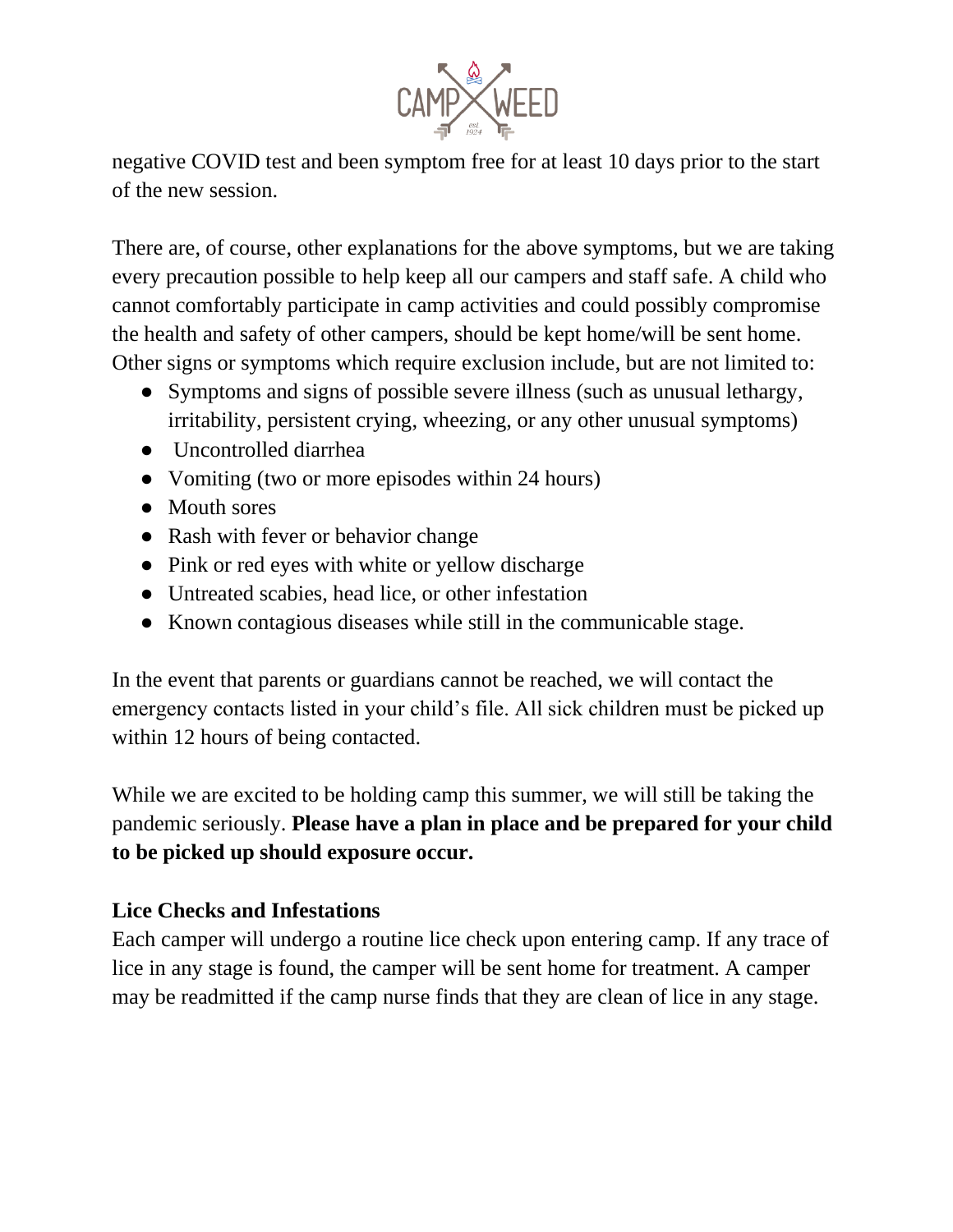

If a camper is found to have lice once admitted to camp, the camp nurse and the camp director will evaluate whether they are comfortable treating the camper onsite or if a parent/guardian will be called to pick up the camper.

## **Allergies and Dietary Restrictions**

We can accommodate any and all dietary restrictions as long as our chef has ample time to prepare. If your medical form is filled out noting the dietary restrictions at least two weeks prior to their arrival, we will make the appropriate accommodations. If your camper arrives at camp without giving us this information in advance, it is possible they may not have special meals made for the first day, but there will be a breakfast bar and a salad bar (lunch and dinner) available at each meal.

#### **Behavior**

We expect that all campers will live by the camp rules and general Christian principles while at camp. Our staff members are trained in behavior management and can deal with many situations that arise. We take a positive approach when addressing behavior.

Sending a camper home for behavior issues is at the discretion of the camp director. This decision may be made if the camper continually disregards camp rules, threatens themselves or others, harms themselves or others, or in any other way compromises the comfort and safety of campers and staff.

If the decision is made to send a camper home, the parents/guardians will be notified immediately. In the event they cannot be reached, we will contact the emergency contacts listed. Campers must be picked up no more than three hours after receiving this phone call.

Campers sent home for behavior are not entitled to reschedule their session or to receive a refund. Their ability to attend camp the following year is at the discretion of the camp director.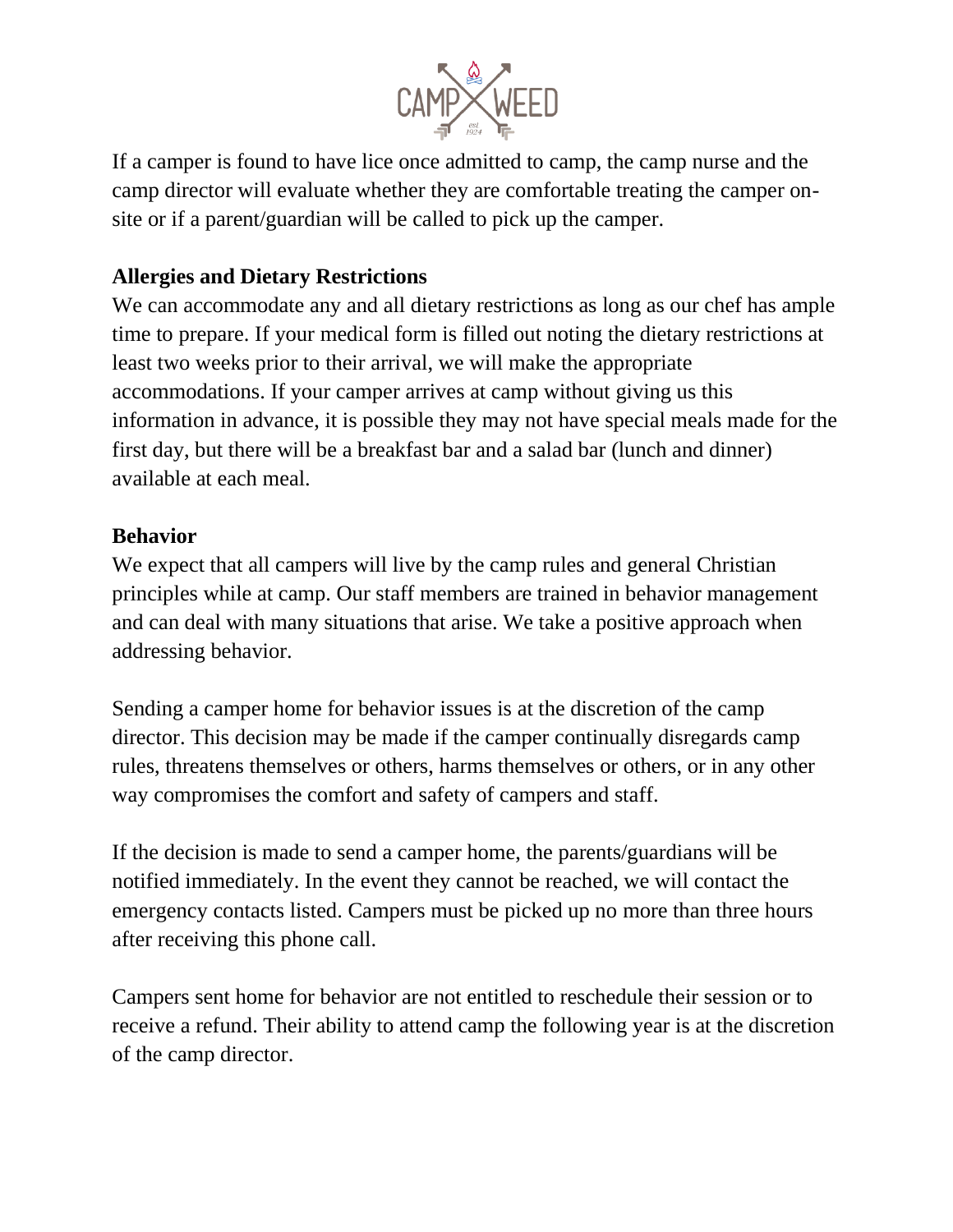

# *Bullying*

Camp Weed has a strict policy against all types of bullying. Incidents not easily solved by staff members within an activity or cabin will be handled based on a three strike policy. The first incident reported will be addressed by the camp director. The second will be addressed by both the camp director and the executive director. The third will most likely result in the camper being sent home.

Unfortunately, campers who are bullied may not have the same potential to get the most out of their camp experience. Our leadership staff addresses all incidents of bullying seriously and trains staff to promote communication so both staff and campers will be comfortable alerting us to any problems during their camp experience. We work together as a team to ensure that campers gain selfconfidence, make new friends, and go home with great memories.

# **Swim Test and Lifejackets**

Each camper will undergo a brief swim test on the first day of camp. For this test, campers must be able to swim the length of our pool without struggle. Campers who do not pass the swim test will be required to wear a lifejacket in the pool.

All campers will be required to wear a lifejacket at the lake.

# **Canteen**

Canteen is Camp Weed's snack shop, and it is open once a day. Campers are allowed to purchase one thing from each category: salty, sweet, and drink. The maximum a camper could spend is \$5 per day.

Adding funds to Canteen is completely optional. This can be done online through CampBrain or when checking in for camp.

T-shirts, water bottles, and other camp store items cannot be purchased with Canteen funds. These things can only be purchased through our camp store (open only during check in and check out).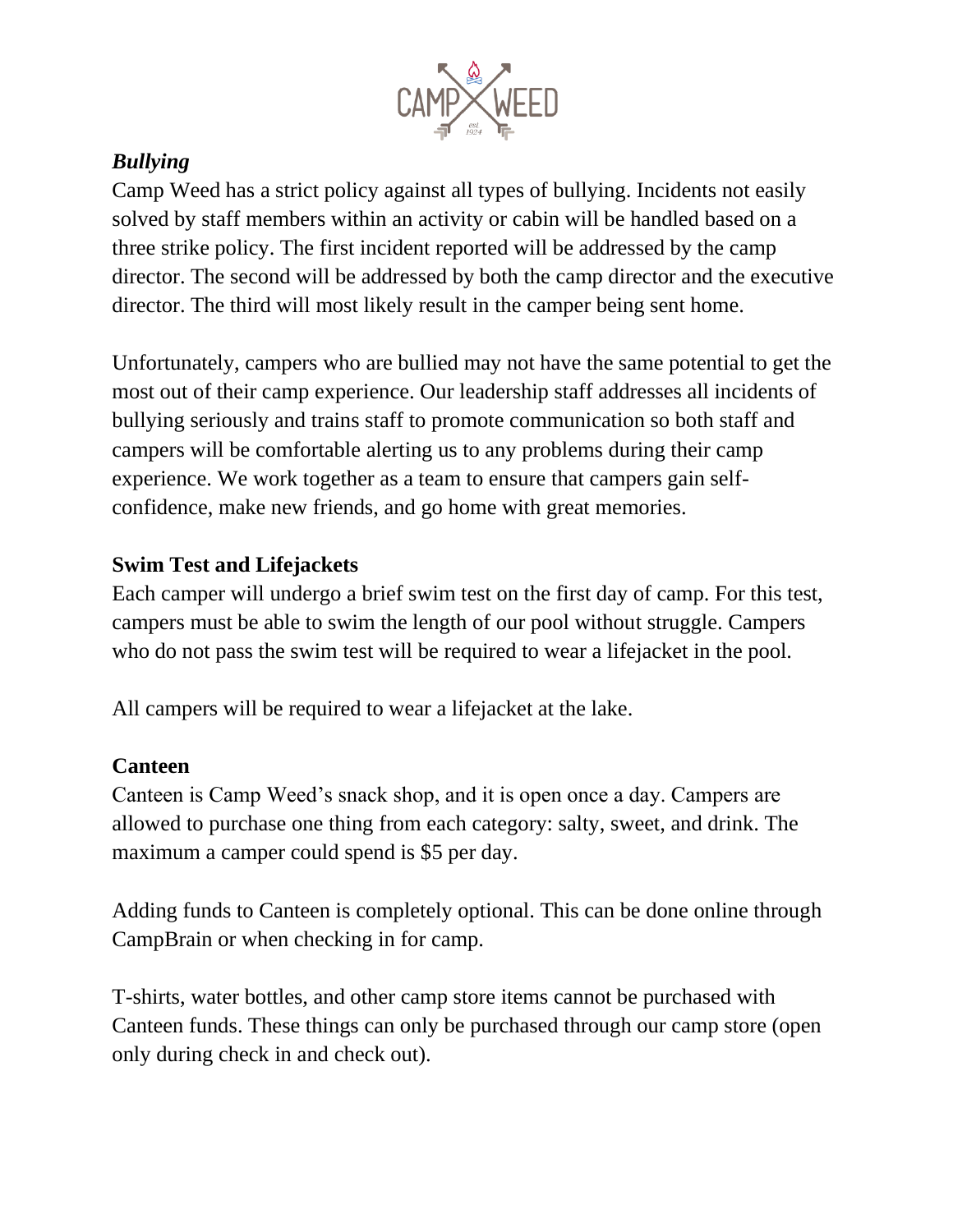

At the end of the week, any remaining funds will be donated to camp scholarships. **No Canteen refunds will be given.**

#### **Confiscated Items** *Cell Phones*

To help ensure a fun, distraction-free, and Christ-centered experience, Camp Weed does not allow electronic devices (music listening devices and cameras are acceptable).

Campers should leave all cell phones and other electronic devices with their parents or in the camp safe at check-in. All cell phones collected at check-in will be returned to parents/campers at check-out.

# *Other Contraband*

Campers will be given an opportunity to anonymously turn in any contraband to their counselors on the first night of their session (cell phones, weapons, tobacco/nicotine products, drugs, alcohol, etc.). After the first night, any camper found with contraband will be taken to the camp director. Items will either be disposed of or returned to the parent/guardian at check-out. Appropriate action will be taken at the discretion of the camp director and the executive director.

#### **Snacks**

Campers can bring snacks with them to camp and/or receive them in care packages. These snacks will be kept in the common room of the camper's cabin and placed in a shared, sealed plastic bin when not being eaten.

We recommend not sending your camper with anything that contains peanuts. However, if someone in the cabin does have a specific allergy, we will notify parents as soon as possible. No food that contains that allergen will be allowed in the cabin. If staff members see food that violates this policy, the food will be confiscated and disposed of.